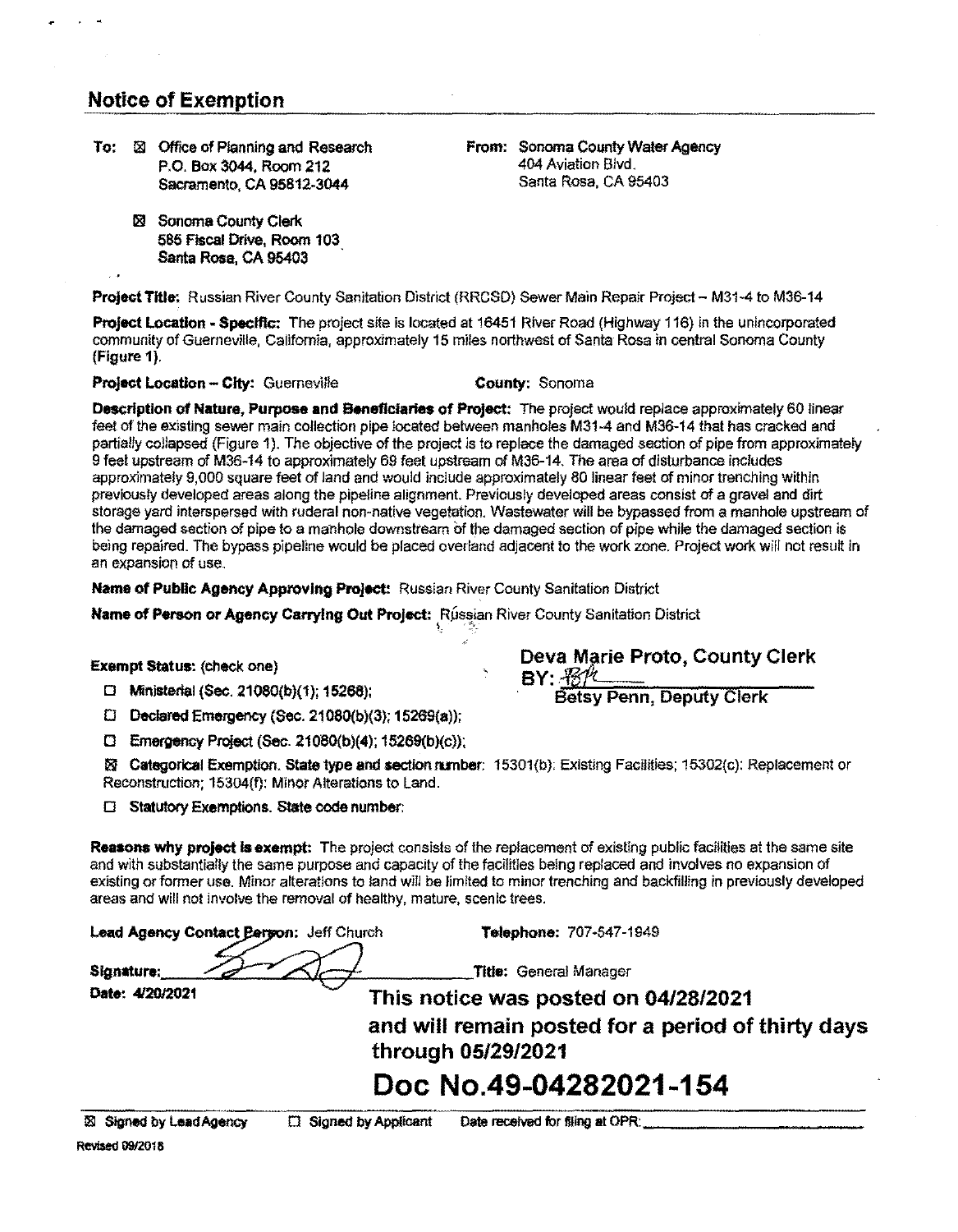

Life Location: \/sowa.loc/shares\Proj\sanitabor\russian mericad\IKO16CO02 April, 2021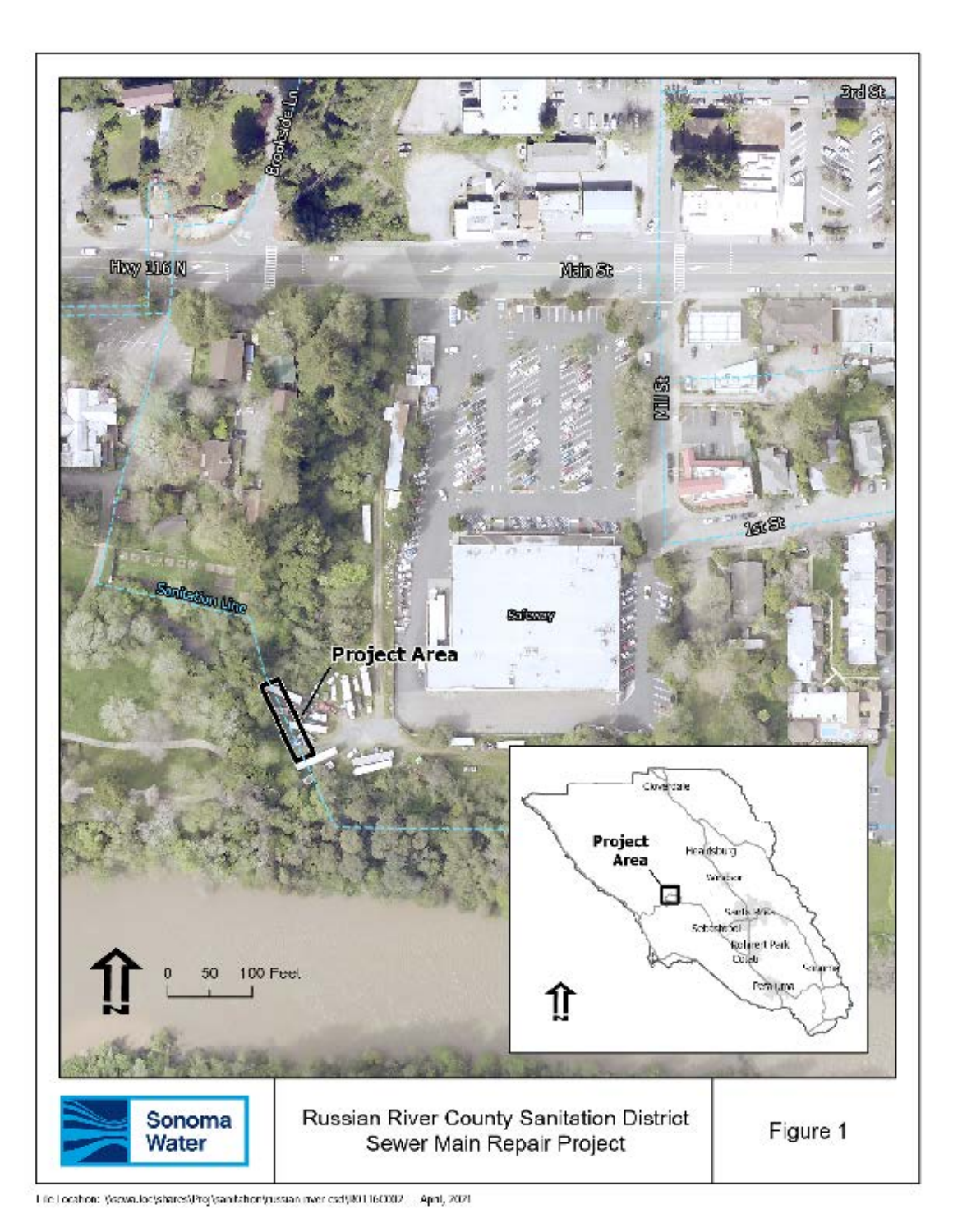#### RECEIPT NUMBER: 49-04282021-154

## STATE CLEARINGHOUSE NUMBER (If applicable)

#### SEE INSTRUCTIONS ON REVERSE. TYPE OR PRINT CLEARLY.

| <b>LEAD AGENCY</b><br>S/C WATER AGENCY | <b>LEADAGENCY EMAIL</b><br>LIEFF CHURCH@SCWA.CA.GOV | <b>IDATE</b><br>04/28/2021 |
|----------------------------------------|-----------------------------------------------------|----------------------------|
| COUNTY/STATE AGENCY OF FILING          | <b>DOCUMENT NUMBER</b>                              |                            |
| SONOMA                                 |                                                     | 21-0428-02                 |

#### PROJECT TITLE

RUSSIAN RIVER COUNTY SANITATION DISTRICT (RRCSD) SEWER MAIN REPAIR PROJECT - M31-4-TO M36-14

| PROJECT APPLICANT NAME<br><b>S/C WATER AGENCY</b>                                                                                                                          |                                          | IPROJECT APPLICANT EMAIL<br><b>JEFF.CHURCH@SCWA.CA.GOV</b> |              | <b>PHONE NUMBER</b><br>(707) 547-1949 |                               |
|----------------------------------------------------------------------------------------------------------------------------------------------------------------------------|------------------------------------------|------------------------------------------------------------|--------------|---------------------------------------|-------------------------------|
| PROJECT APPLICANT ADDRESS<br>404 AVIATION BLVD                                                                                                                             | <b>CITY</b><br>ISANTA ROSA               | <b>ISTATE</b><br>CA                                        |              | <b>ZIP CODE</b><br>195403             |                               |
| PROJECT APPLICANT (Check appropriate box)                                                                                                                                  |                                          |                                                            |              |                                       |                               |
| 区 Local Public Agency<br>□ School District                                                                                                                                 | Other Special District                   |                                                            | State Agency |                                       | <b>Private Entity</b>         |
| CHECK APPLICABLE FEES:                                                                                                                                                     |                                          |                                                            |              |                                       |                               |
| $\Box$ Environmental impact Report (EIR)                                                                                                                                   |                                          | \$3,445.25                                                 |              |                                       |                               |
| Mitigated/Negative Declaration (MND)(ND)<br>IJ                                                                                                                             |                                          | \$2,480.25                                                 |              |                                       | $\mathbf{x} \in \mathbb{R}^d$ |
| Certified Regulatory Program (CRP) document - payment due directly to CDFW                                                                                                 |                                          | \$1,171,25                                                 |              |                                       |                               |
| ×<br>Exempt from fee<br>■ Notice of Exemption (attach)<br>$\Box$ CDFW No Effect Determination (attach)<br>Fee previously paid (attach previously issued cash receipt copy) |                                          |                                                            |              |                                       |                               |
| Water Right Application or Petition Fee (State Water Resources Control Board only)                                                                                         |                                          | \$850.00                                                   |              |                                       |                               |
| County documentary handling fee<br><b>EX</b>                                                                                                                               |                                          |                                                            |              |                                       | \$50.00                       |
| $\Box$<br>Other                                                                                                                                                            |                                          |                                                            |              |                                       |                               |
| <b>PAYMENT METHOD:</b>                                                                                                                                                     |                                          |                                                            |              |                                       | \$50.00                       |
| $\Box$ Cash<br>$\Box$ Credit<br>$K1$ Other<br>Check<br>$\Box$                                                                                                              |                                          | <b>TOTAL RECEIVED</b>                                      |              |                                       |                               |
| <b>SIGNATURE</b>                                                                                                                                                           | AGENCY OF FILING PRINTED NAME AND TITLE  |                                                            |              |                                       |                               |
|                                                                                                                                                                            | Betsy Penn, Deputy County Clerk-Recorder |                                                            |              |                                       |                               |